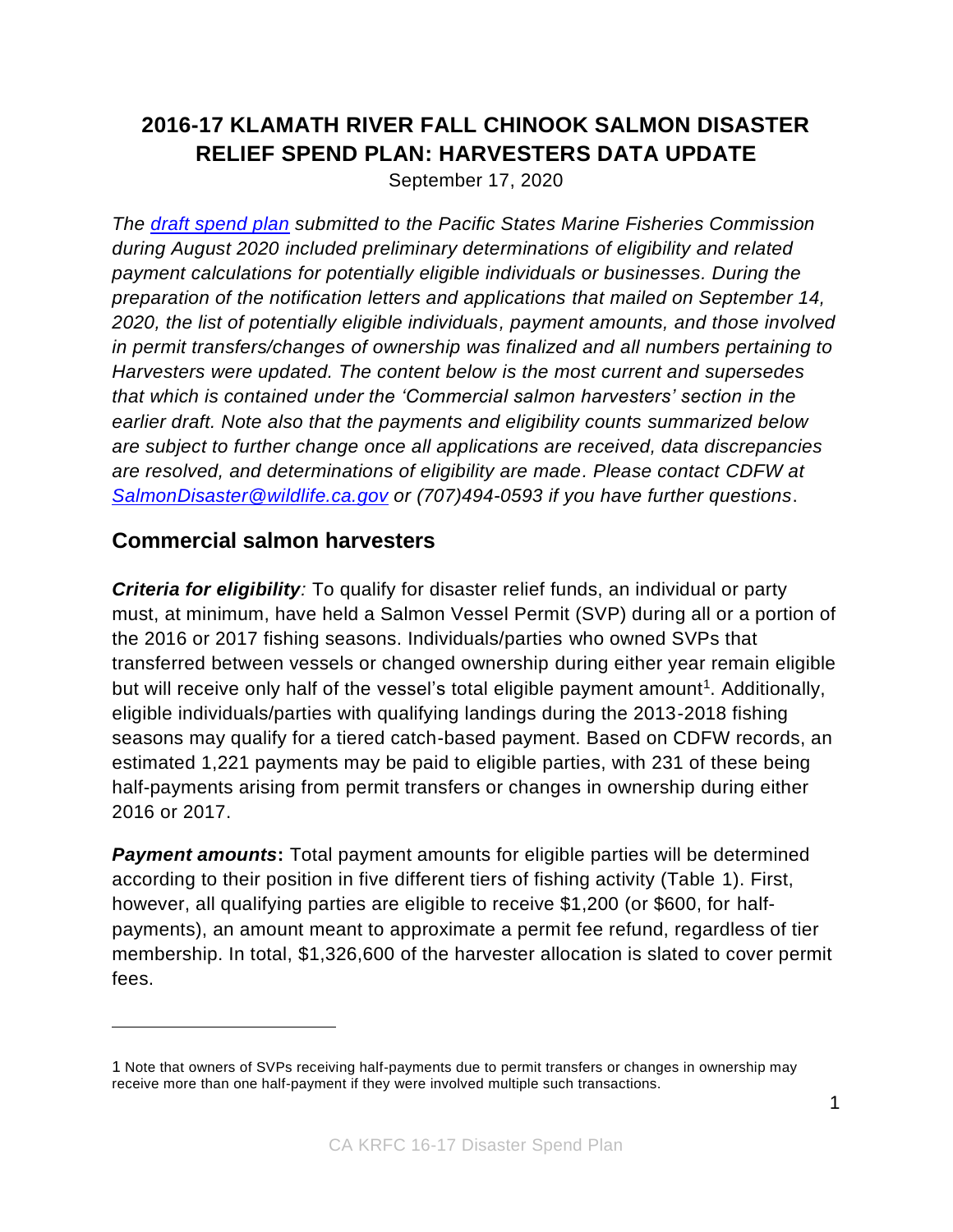Tier 0<sup>2</sup> represents latent SVP holders, or parties who held SVPs but have no documented sales (i.e., on fish tickets) between 2013 and 2018; these parties will receive a permit refund only.

Vessels with documented landings between 2013 and 2018 were then assigned to one of four tiers based on their position in one of four quartiles of fishing activity<sup>3</sup>. Members of the lowest quartile, Tier 1, are SVP holders that participate in the salmon fishery on a limited basis only. Like latent permittees, these parties will receive a permit refund only.

The funds remaining after allocating permit refunds to eligible vessels (\$1,671,485.77) will be allocated to the low (Tier 2), moderate (Tier 3), and high (Tier 4) activity tiers according to a 1/6, 2/6, and 3/6 breakout, and split evenly among approximately across qualifying vessels within each tier. This equates to individual payments of \$1,379.11, \$2,704.67, and \$4,057.00 for Tiers 2-4, respectively, which is paid in addition to the \$1,200 permit refund. These payments, like permit refunds, will be half for vessels involved in permit transfers or changes of ownership during 2016 or 2017. Note that the payment amounts are based on the expected size of the eligible applicant pool, tier eligibility classifications, and a 100% application rate. Final amounts may change once all applications are received, data discrepancies are resolved, and determinations of eligibility are made. Awards will be paid once signatures are attained from all qualifying parties.

<sup>2</sup> Tier 0 and Tier 1 are presented as a combined Tier 1 on application forms.

<sup>3</sup> Fishing activity was indexed as a vessel's maximum year for % of total statewide eligible sales between 2013 and 2018. As an example, if a vessel sold 100K, 10K, 50K, 40K, 25K, and 100K pounds over years with 25M, 2M, 5M, 2.5M, 10M, and 10M in total eligible pounds, it constitutes 0.4, 0.5, 1.0, 1.6, 0.3, and 1.0% of each year's statewide total. The vessel's maximum index value would be 1.6%.